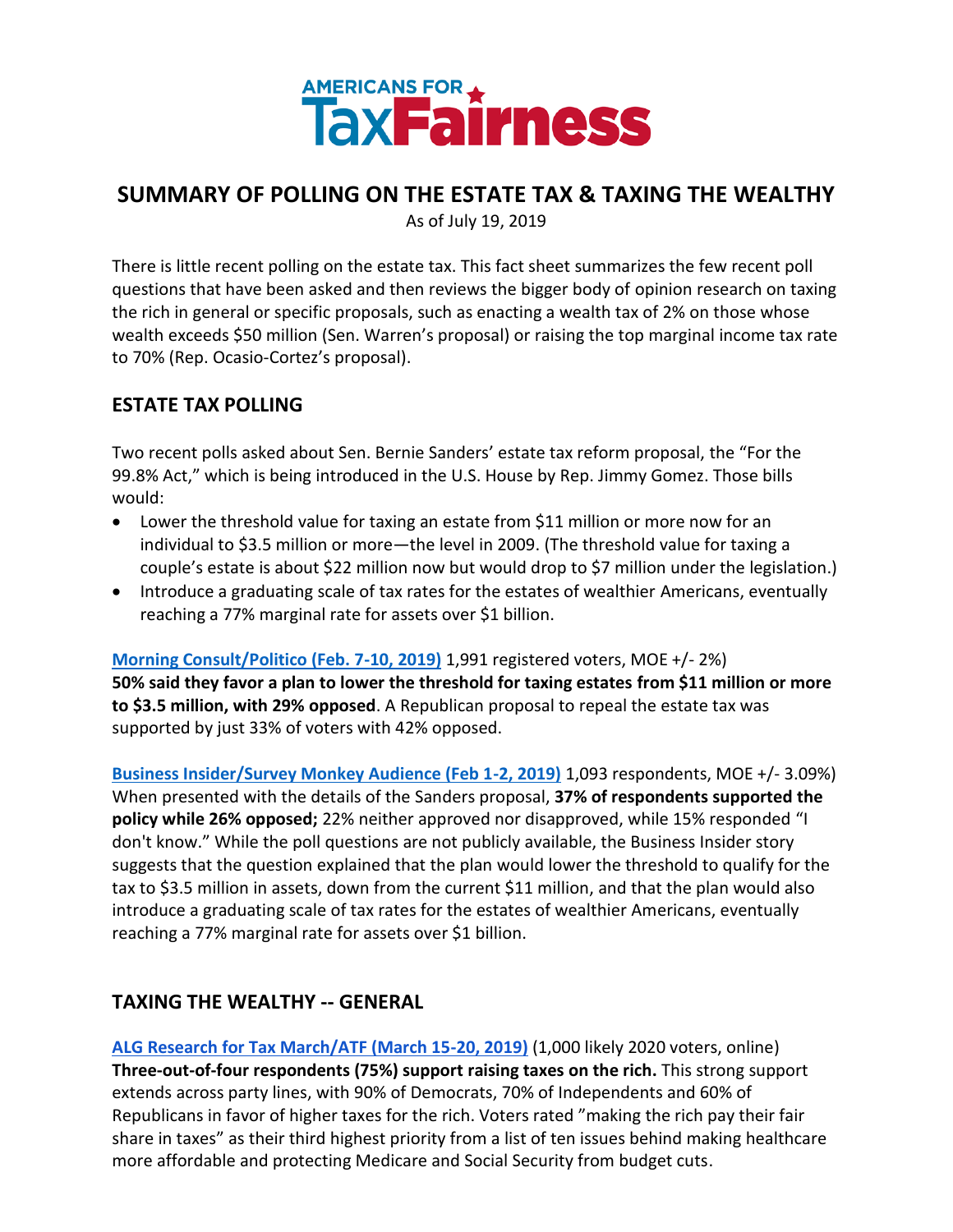**[Fox News \(Jan. 20-29, 2019\)](https://www.foxnews.com/politics/fox-news-poll-document-1-30-19)** (1,008 registered voters, MOE +/- 3%)

**65% of registered voters support increasing taxes on families earning over \$1 million a year**. 70% of registered voters support increasing tax rates on families earning above \$10 million a year, including 54% of Republicans.

## **RAISE TOP RATE TO 70% -- REP. OCASIO-CORTEZ'S PROPOSAL**

**[ALG Research for Tax March/ATF \(March 15-20, 2019, Q33J\)](https://americansfortaxfairness.org/wp-content/uploads/Baseline-Nationwide-Tax-Online-Poll-March-15-20-2019.pdf)** (1,000 likely 2020 voters, online) When asked whether they supported raising taxes on those with incomes over \$10 million dollars a year, so that anything they make above \$10 million a year is taxed at 70%, **68% of respondents supported it and 27% were opposed**.

**[NYTimes/Survey Monkey \(Feb. 4-11, 2019\)](https://www.nytimes.com/2019/02/19/business/economy/wealth-tax-elizabeth-warren.html)** (9,974 adults, MOE +/- 1.5%) By a **margin of 51% to 45% of those surveyed supported a 70% marginal tax rate** on incomes above \$10 million per year.

**[Morning Consult/Politico \(Feb. 1-2, 2019\)](https://morningconsult.com/2019/02/04/warrens-proposed-tax-on-wealthy-draws-more-support-than-ocasio-cortezs/)** (1,993 registered voters; MOE +/- 2%) **45% of voters supported Rep. Ocasio-Cortez's proposal for a new marginal tax rate of 70%** on income over \$10 million; **32% of voters opposed it** and 23% were undecided.

### **[Navigator/Global Strategy Group \(Jan 28-31, 2019\)](https://navigatorresearch.org/focusing-debates-on-trumps-honesty-tax-fairness-and-government-shutdowns/)** (1,126 registered voters)

**48% support introducing a 70% marginal rate on income over \$10 million, 28% oppose** and 24% are unsure. After those who are unsure or opposed read more information about the meaning of "marginal tax rate," support grows to 55% overall while opposition barely moves (29%). Just half of Republicans (50%) oppose the plan, 39% back it as does 47% of independents and 73% of Democrats.

**[Business Insider/SurveyMonkey Audience \(Jan. 15-16, 2019\)](https://www.businessinsider.com/majority-americans-approve-elizabeth-warren-wealth-tax-plan-2019-1)** (1,095 people, MOE +/- 3.11%) **38.7% of people surveyed supported Ocasio-Cortez's plan, while 34.4% opposed it**.

**[The Hill/HarrisX \(Jan. 12-13, 2019\)](https://thehill.com/hilltv/what-americas-thinking/425422-a-majority-of-americans-support-raising-the-top-tax-rate-to-70)** (1,001 registered voters, MOE +/- 3.1%) **59% of registered voters support taxing incomes above \$10 million at a 70% tax rate.** *Q. Currently the top tax rate is 37%. Would you favor or oppose a tax proposal that would apply a 70% rate to the 10 millionth dollar and beyond for individuals making \$10 million a year or more in reportable income? Favor: 59%; Oppose: 41%*

### **TAX ON EXTREME WEALTH PROPOSED BY SENATOR WARREN**

**[CNBC Millionaires' Survey \(June 2019](https://www.cnbc.com/2019/06/12/most-millionaires-support-tax-on-wealth-above-50-million-cnbc-survey.html))** (750 people with investable assets of \$1 million or more, 261 Republicans, 261 independent and 218 Democrats. MOE +/-3.5%) A majority of millionaires support Sen. Elizabeth Warren's proposed tax on large wealth. Fully **60% of millionaires support Warren's plan for taxing the wealth** of those who have more than